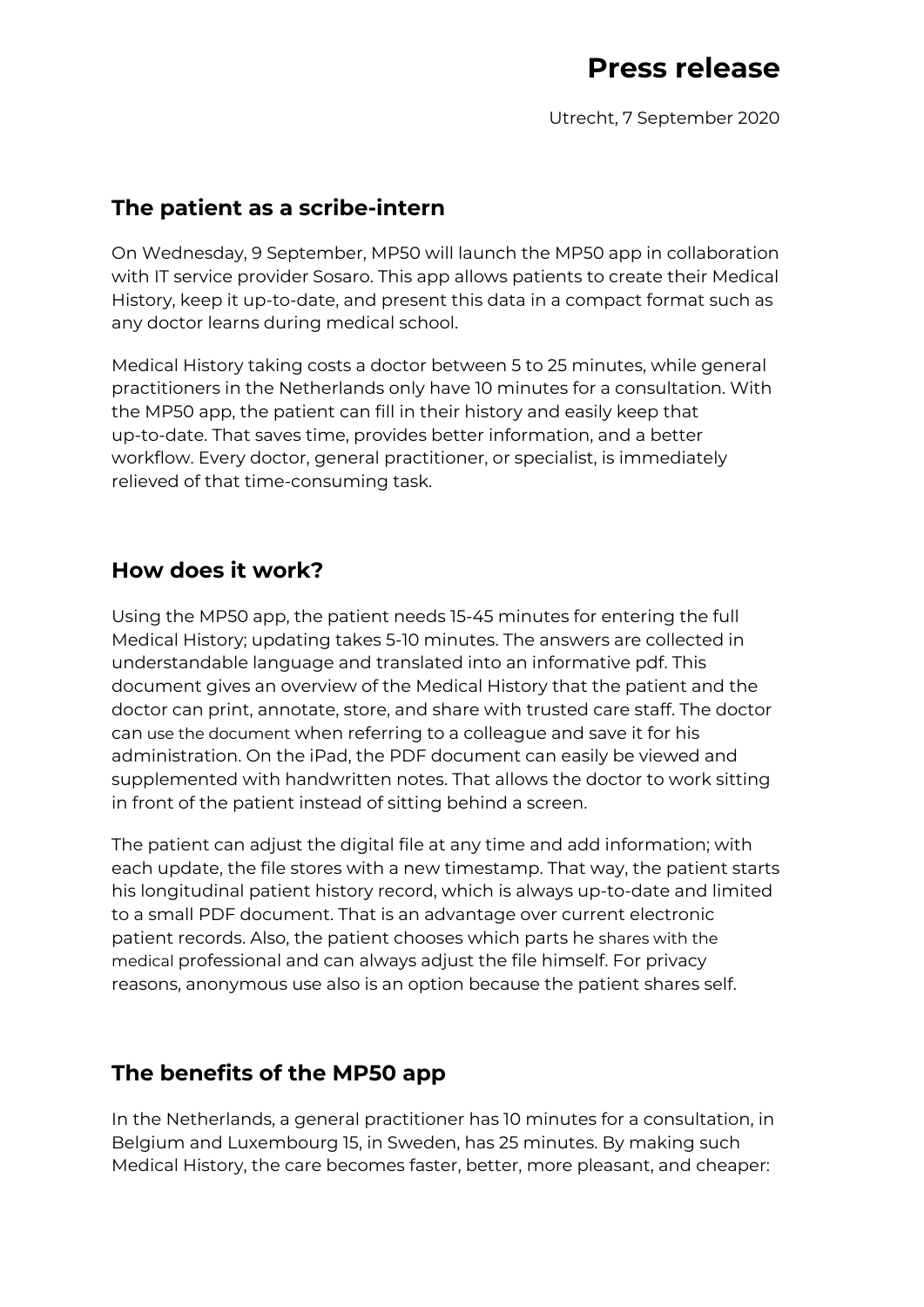- 1. *Better and more enjoyable* workflow. Because the patient participates structurally in his care, the doctor and caregivers save a lot of valuable time. During appointments, the patient enjoys more eye contact and better social interaction with the care provider.
- 2. *Better information.* The MP50 app provides better information, and that means better care, fewer misdiagnoses, and fewer referral errors.
- 3. *Time-saving*. With each appointment and transfer, the MP50 app saves 3 to 25 minutes of work, more than 24 hours per patient's life. In the EU, that frees up an extra 100,000 full-time care providers available each year. That is in the order of magnitude of the chronic shortage in the EU.
- 4. *Privacy.* The patient can fill in, delete, and share the app in person with the doctor or health care workers. And so always stay in charge of the PDF. Anonymous use and sharing in print or on phone-screen are practical options as well.
- 5. *Open-source*. The source code of the MP50 app and the general questionnaire is available open-source so that it can easily be used anywhere in the world. Each clinic can have a server set up and maintained for its patients for little money. The use of the app is free for all patients. The Dutch and English versions are available already. For emergencies, automatic translations are available in 120 languages. Supervised translations follow.

# **An online demo for doctors at your workplace**

Are you interested in the MP50 app? MP50 will give online demonstrations to doctors from 7 September 2020. Dr. Hans Hendrickx provides the demo online. In 15 or 30 minutes, he explains how it works and gives suggestions for use in practice. Sign up for a demo via the Sosaro website [https://sosaro.com/en/schedule-a-demo/](https://sosaro.com/nl/schedule-a-demo/) or via the QR code:



### **About the developers**

MP50 developed thanks to the collaboration between Dr[.](https://www.linkedin.com/in/dr-hans-hendrickx-2356b414/?originalSubdomain=nl) Hans [Hendrickx,](https://www.linkedin.com/in/dr-hans-hendrickx-2356b414/?originalSubdomain=nl) physicist-programmer [T](https://therp.nl/page/overons)om [Blauwendraat](https://therp.nl/page/overons) and the Utrecht (The Netherlands) based IT service provider [Sosaro.](https://sosaro.com/) The software is developed, implemented, managed and hosted by an international collaborative staff. The parties are proponents of open-source programming for the benefit of a better world.

Dr. Hendrickx is an anesthesiologist. His profession has led preoperative screenings clinics for the past 30 years, which has created the idea for mass,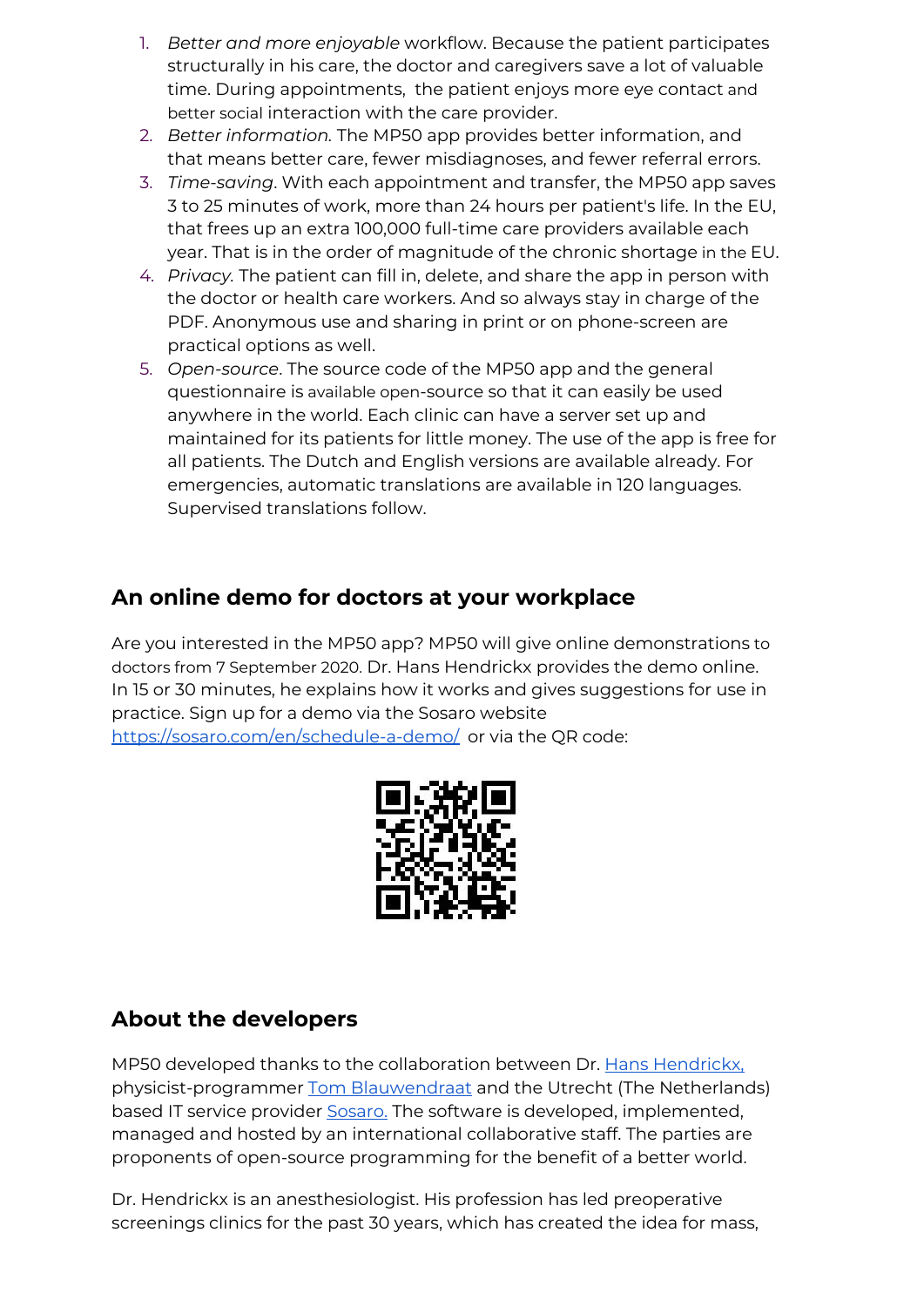useful, and rapid online screening. MP50's vision is that every patient should carry a medical history during each doctor's appointment and with every transfer throughout the chain of care. That idea has evolved into a general tool to use it for every visit to a doctor, not only anesthesiologists. Dr. Hendrickx has developed and tested the logic and framework for over 20years. In a pilot study with 590 patients registering into a large general practice, there was a saving of 3.5 minutes in administration time and 4 minutes of doctor time (2019, IHCH, The Hague).

#### **Doctor-Ambassadors wanted**

MP50 likes to get in touch with doctors who are considering becoming ambassadors for their specialism. They teach physician ambassadors how to create and manage questionnaires themselves. Doctors can then adapt the software themselves, tailoring the questionnaire for their practice and specialty. On the Website of [Sosaro](https://sosaro.com/nl/projecten/#mediprepare), you can find more explanations and images.

++++++++++++++++++++++++++++++++

# **Note to editors (not for publication)**

#### **Media kit**

The media kit for the "The Patient as a scribe-intern" campaign is available on Sosaro's website under "Investors & Press":

[https://sosaro.com/nl/investors-press/](https://sosaro.com/nl/schedule-a-demo/)

#### **Contact**

For more information, please contact:

Dr. Hans Hendrickx PhD

T 06-53315552

E hans.hendrickx@mp50.org